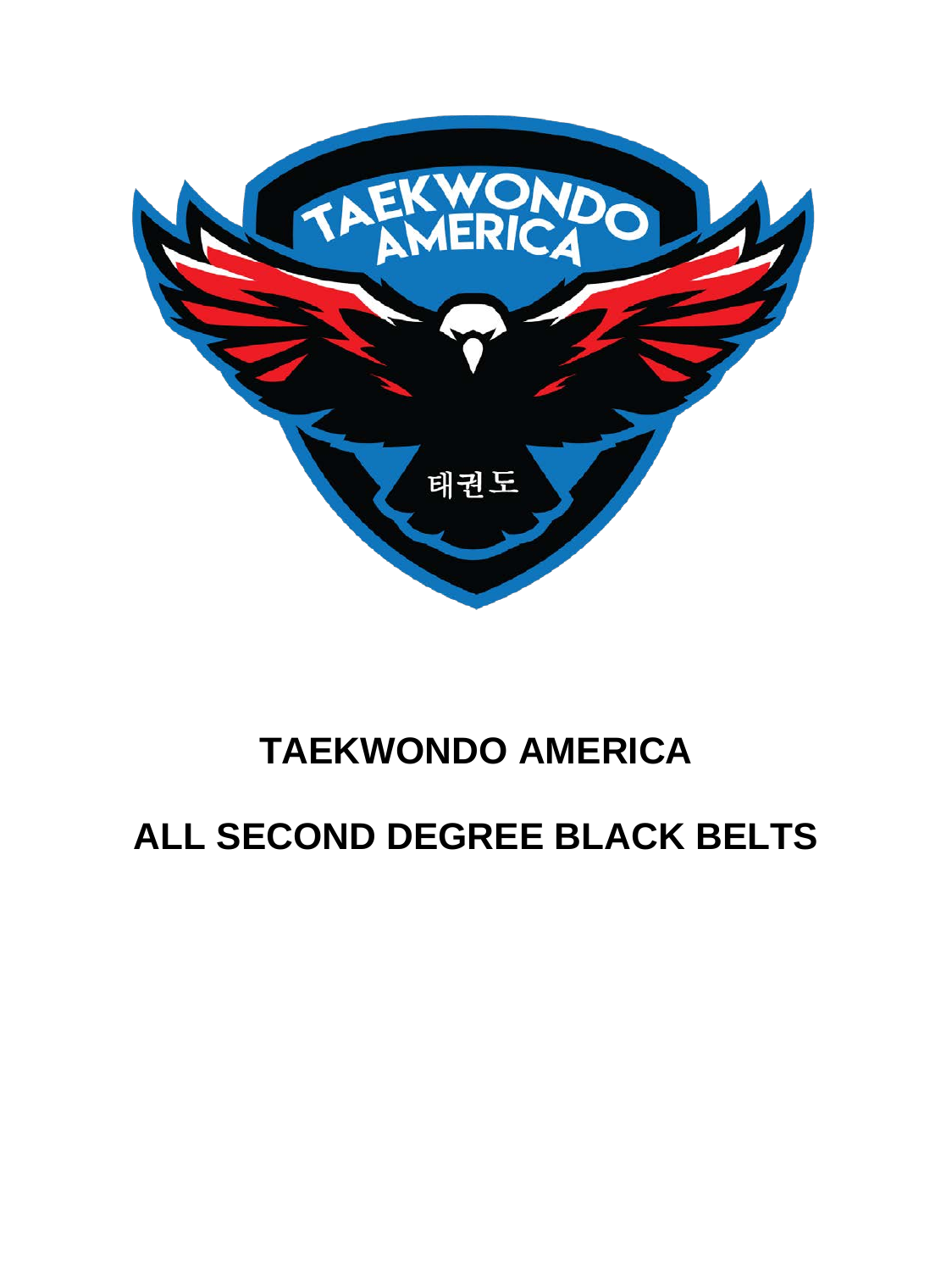#### **2nd DEGREE**

#### **CHOONG-JANG**

54 Movements

*Choong-Jang is the pseudonym given to General Kim DukRyang who lived during the Yi Dynasty, 14th Century. This pattern ends with a left hand attack to symbolize the tragedy of his death at age 27 in prison before he was able to teach full maturity.*

#### Ready Stance B

1. Right Inner Forearm Block/Left Low Block Sitting Stance 2. Left Inner Forearm Block/Right Low Block Sitting Stance 3. Left Horizontal Punch (Medium) Closed Stance 4.Right Reverse Two Finger Strike High Left Front Stance 5. Left Reverse Two Finger Strike High Right Front Stance 6. Right Supported Downward Back-fist Right Front Stance 7. Left High Block Left Front Stance 8. Right Punch High Right Front Stance 9. Left Double Fist Block Legislation Contract Left Back Stance 10.Right Front Kick 11. Right Horizontal Spear-hand High Right Front Stance 12.Right Drop Round Kick 13. **Right Punch to Groin (Ki-Hap)** Right Kneeling Stance 14. Left Reverse Backward Elbow Strike Right Back Stance 15. Right Double Fist Block **Right Back Stance** Right Back Stance 16. Left Palm Heel Upset Strike High Left Back Stance 17. Right Knife-hand Strike High Right Back Stance 18. Left X Block Low/ Knee Grab Left Front Stance 19. **Right Knee Strike (Ki-Hap)** 20. Left Double Knife-hand Block Left Back Stance 21. Right Reverse Backward Elbow Strike Left Back Stance Left Back Stance 22. Right Double Knife-hand Block Right Back Stance 23.Right Side Kick

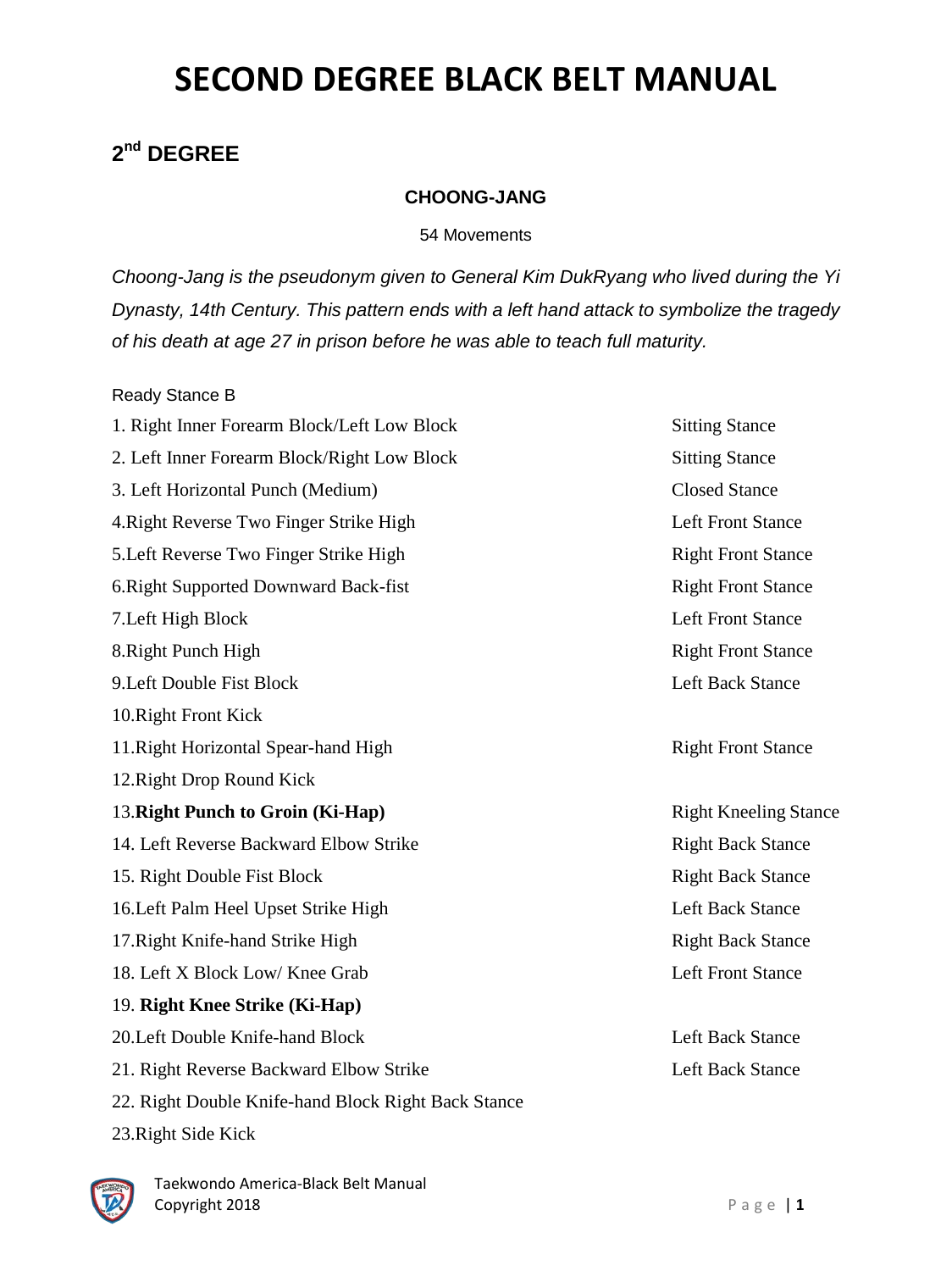24. Twin Press Block Low Left Cat Stance 25. Right Supported Outside Block Right Front Stance 26. Right Back-fist Right Front Stance 27. Left Horizontal Spear-hand High Left Back Stance 28. Right Hand Grab Left Back Stance 29. Right Front Kick 30.Left Horizontal Punch (Medium) Left Front Stance 31. Left Leg Stretch/Left Backhand Left Back Stance 32. Right Reverse Horizontal Punch To Left Palm Left Back Stance 33. Right Leg Stretch/Right Backhand Right Back Stance 34. Left Reverse Horizontal Punch To Right Palm Right Back Stance 35.Left Leg Stretch/Left Knife-hand Strike High Left Back Stance 36. Right Reverse Vertical Elbow Strike To Left Palm Left Front Stance 37. Right Leg Stretch/Right Knife-hand Strike High Right Back Stance 38.Left Reverse Vertical Elbow Strike To Right Palm Right Front Stance 39.Left Circular Double Ridge-hand Block Low Left Back Stance 40. Right Reverse Nine Block Left Front Stance 41. Right Circular Double Ridge-hand Block Low Right Back Stance 42. Left Reverse Nine Block Right Front Stance 43.**Twin Knife-hand Strike High (Ki-Hap)** Left Front Stance 44. Right Reverse Arc Hand Grab High Left Front Stance 45. Right Front Kick 46. Left Reverse Arc Hand Grab High Right Front Stance 47. Left Front Kick 48. Right Reverse Punch High Left Front Stance 49.Left Punch High Left Front Stance 50.Twin Inverted Punch High (Medium) Closed Stance 51.Left Knife-hand Low Block Left Front Stance 52. Right Reverse Palm Heel Strike High Left Front Stance 53. Right Knife-hand Low Block Right Front Stance 54. Left Reverse Palm Heel Strike High Right Front Stance

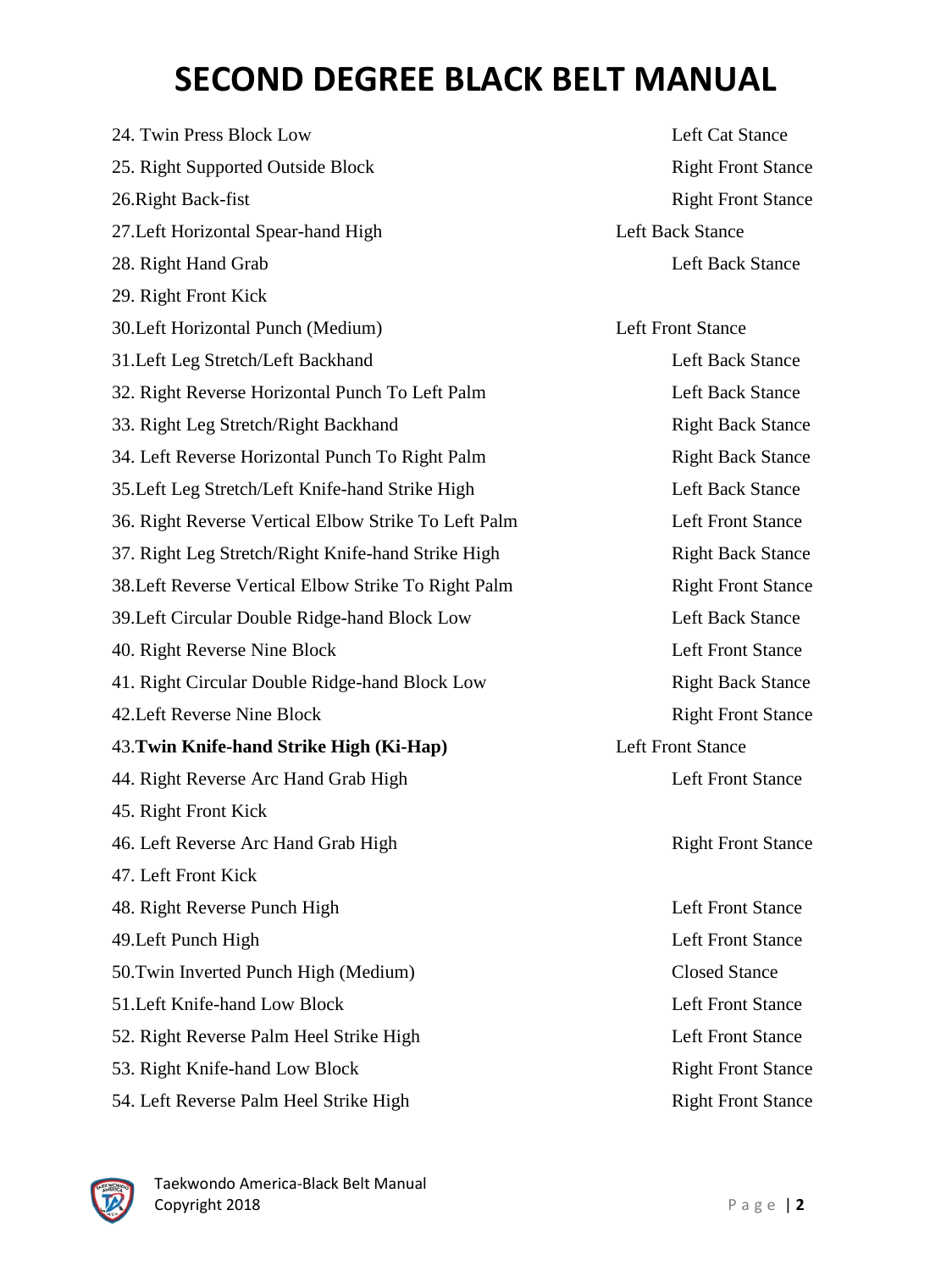#### **2nd DEGREE DECIDED**

#### **YOO-SIN**

#### 69Movements

*Named after General Kim Yoo Sin, a commanding general during the Silla Dynasty. The ready stance signifies a sword drawn on the right rather than the left side, symbolizing Yoo Sin's mistake of following his King's orders to fight with foreign forces against his own nation.*

Ready Stance E

### 1. **Twin Elbow Strike (Ki-Hap)** Sitting Stance 2. Left Over the Shoulder Punch Sitting Stance 3. Right Over the Shoulder Punch Sitting Stance Sitting Stance 4. Right Hooking Block (Medium) Sitting Stance 5. Left Punch Middle Sitting Stance 6. Left Hooking Block (Medium) Sitting Stance 7. Right Punch Middle Stance 8. Left Outer Forearm Block Left Front Stance 9. Right Reverse Inner Forearm Block Left Front Stance 10. Left Palm Heel Upset Strike High Sitting Stance 11. Right Punch Middle Stance 12..Right Outer Forearm Block Right Front Stance 13. Left Reverse Inner Forearm Block Right Front Stance 14. Right Palm Heel Upset Strike High Sitting Stance 15.Left Punch Middle Sitting Stance 16. Right Reverse Hooking Block (Medium) Left Front Stance 17. Left Punch Middle Sitting Stance 18. Left Reverse Hooking Block (Medium) Right Front Stance 19. Right Punch Middle Stance 20. Left X Block Low Left Stance 21. Left Knife-hand X Block High Left Front Stance 22. Wrist Release Left Front Stance 23. Right Reverse Punch Middle Left Front Stance

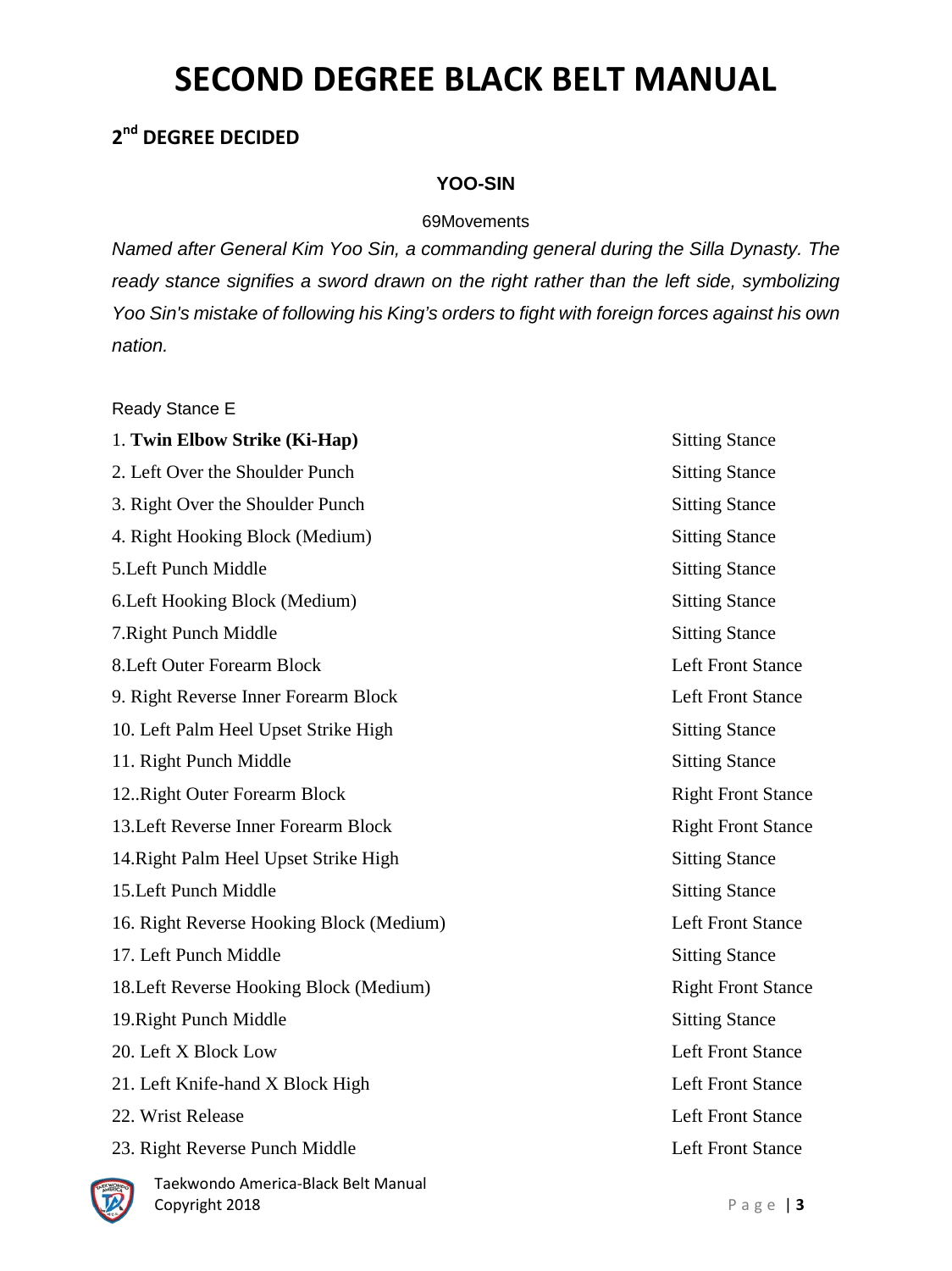24. Right Front Kick 25. Left Reverse Punch Middle **Right Front Stance** Right Front Stance 26. Right X Block Low Right Front Stance 27. Right Knife-hand X Block High Right Front Stance 28. Wrist Release Right Front Stance 29. Left Reverse Punch Middle **Right Front Stance** Right Front Stance 30. Left Front Kick 31. Right Reverse Punch Middle **Left Front Stance** Left Front Stance 32. Right Double Knife-hand Block Right Back Stance 33. Left Double Knife-hand Block Left Back Stance 34. Right Double Knife-hand Block Right Back Stance 35. Left Double Knife-hand Block Left Back Stance 36. Right Double Inner Forearm Block Right Front Stance 37. Right Inner Forearm Block/Left Reverse Low Block Right Front Stance 38. Left Double Inner Forearm Block Left Front Stance 39. Left Inner Forearm Block/Right Reverse Low Block Left Front Stance 40. **Right Punch Middle (Ki-Hap)** Right Front Stance 41. Left Ridge-hand Block High Left Back Stance 42.Ready Stance C (Medium) Closed Stance 43.Twin Upset Punch Middle **Right Front Stance** 44. Twin Upset Punch Middle Left Front Stance 45. Right Inner Forearm Block Right Back Stance 46. Left Reverse Horizontal Punch Right Back Stance 47. Right Horizontal Punch (Medium) Closed Stance 48. Left Inner Forearm Block Left Back Stance 49. Right Reverse Horizontal Punch Left Back Stance 50. Left Horizontal Punch (Medium) Closed Stance 51. Left C-Punch Left Back Stance 52. Right C-Punch **Right Back Stance Right Back Stance** 53.Right Leg Stretch 54. Right Supported Outside Block Sitting Stance 55.Right Inner Leg Block/Right Outer Forearm Block Sitting Stance

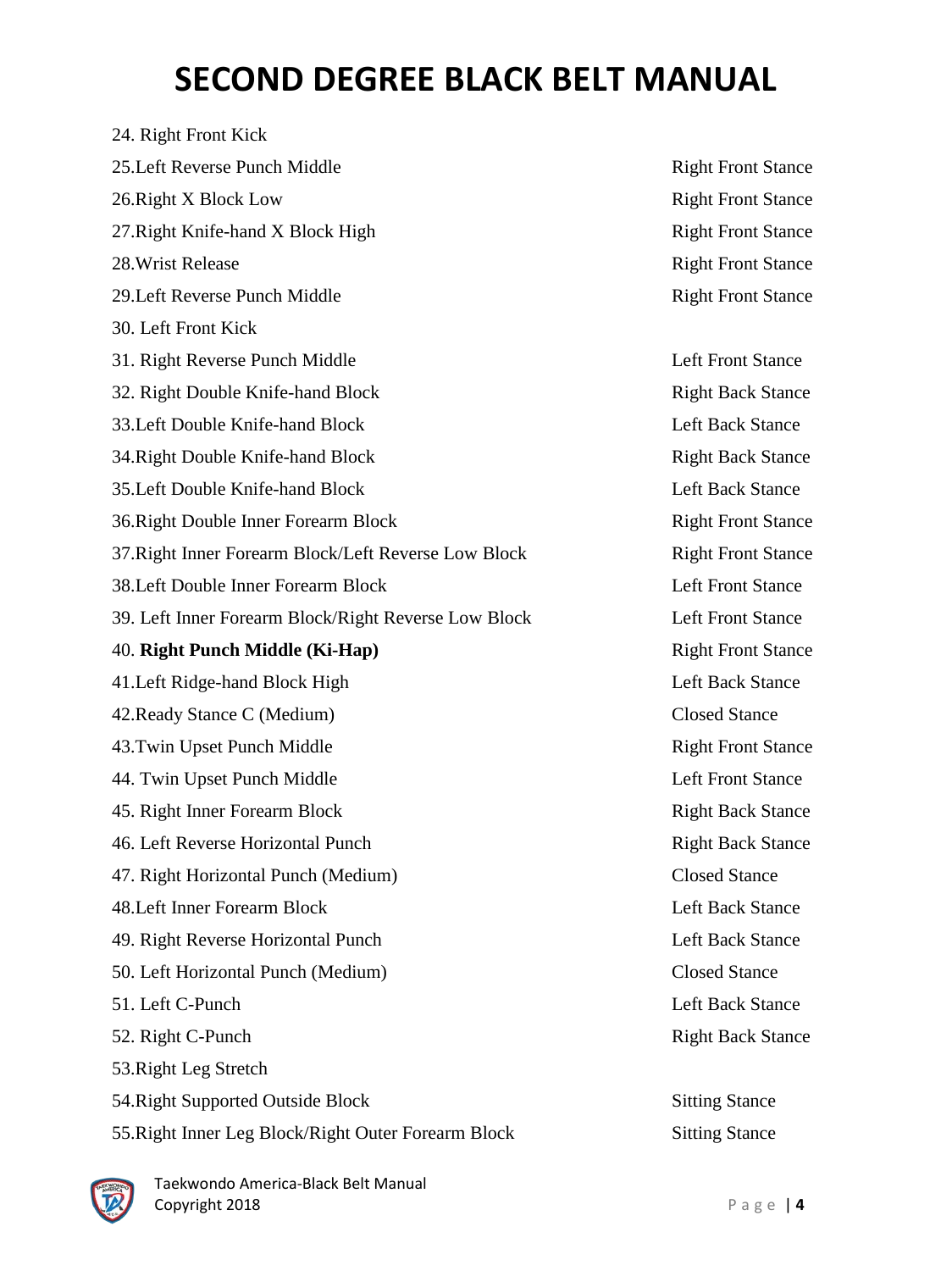| 56. Left Inner Leg Block/Right Supported Outside Block  | <b>Sitting Stance</b>    |  |
|---------------------------------------------------------|--------------------------|--|
| 57. Right Backhand                                      | <b>Sitting Stance</b>    |  |
| 58. Left Inside Crescent Kick to Right Palm / Side Kick |                          |  |
| 59. Left Backhand                                       | <b>Sitting Stance</b>    |  |
| 60. Right Inside Crescent Kick to Left Palm/Side Kick   |                          |  |
| 61. Right Nine Block                                    | <b>Sitting Stance</b>    |  |
| 62. Left Nine Block                                     | <b>Sitting Stance</b>    |  |
| 63. Right Nine Block                                    | <b>Sitting Stance</b>    |  |
| 64. Left Nine Block                                     | <b>Sitting Stance</b>    |  |
| 65. Right Downward Hammer-fist (Ki-Hap)                 | <b>Closed Stance</b>     |  |
| 66. Twin Punch High                                     | <b>Left Front Stance</b> |  |
| 67. Twin Punch High                                     | <b>Left Front Stance</b> |  |
| 68. Left Double Knife-hand Block                        | Left Back Stance         |  |
| 69. Right Double Knife-hand Block                       | <b>Right Back Stance</b> |  |

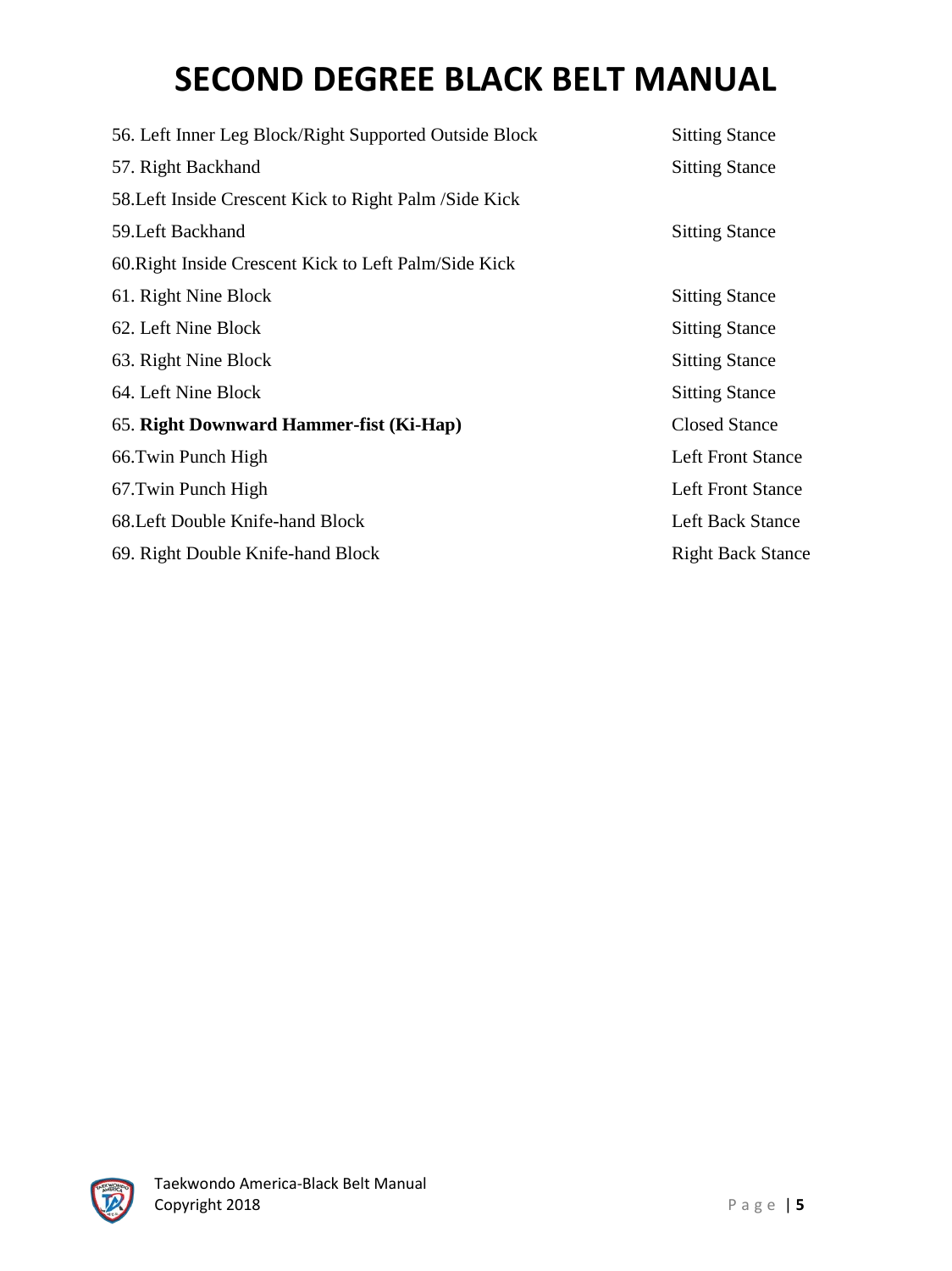#### **2nd DEGREE SENIOR**

#### **UL-JI**

#### 42 Movements

*Ul-Ji is named after General Ul-Ji Moon Dok who successfully defended Korea against a Tang's invasion force of nearly 1 million soldiers. Ul-Ji,, employing hit and run guerrilla tactics, was able to decimate a large percentage of the force. The diagram (Z) represents his surname. The 42 movements represents the author's age when he designed the pattern.*

Ready Stance F

| 1. Twin Horizontal Hammer-fist Strike High (Ki-Hap)                 | <b>Right Front Stance</b> |
|---------------------------------------------------------------------|---------------------------|
| 2. Left X Block Low                                                 | <b>Left Front Stance</b>  |
| 3. Left Knife-hand X Block High                                     | <b>Left Front Stance</b>  |
| 4. Right Reverse Outside Knife-hand Strike/Left Ridge-hand Block    | <b>Left Front Stance</b>  |
| 5. Left Backhand High                                               | <b>Sitting Stance</b>     |
| 6. Right Inside Crescent Kick To Left Palm                          |                           |
| 7. Right Horizontal Elbow Strike                                    | <b>Sitting Stance</b>     |
| 8. Right Horizontal Punch                                           | <b>Sitting Stance</b>     |
| 9. Left Low Block/Right Back-fist                                   | <b>Sitting Stance</b>     |
| 10. Twin Fists on Hips (Medium)                                     | <b>Closed Stance</b>      |
| 11. Right Side Kick                                                 |                           |
| 12. Twin Elbow Strike                                               | Left X Stance             |
| 13. Left Double Horizontal Punch                                    | <b>Sitting Stance</b>     |
| 14. Right Outside Knife-hand Strike High/Left Knife-hand High Block | <b>Parallel Stance</b>    |
| 15. Left Double Knife-hand Block                                    | <b>Left Back Stance</b>   |
| 16. Right Jump Spin Side Kick                                       |                           |
| 17. Right Double Inner Forearm Block                                | <b>Right Front Stance</b> |
| 18. Ready Stance B (Medium)                                         | <b>Closed Stance</b>      |
| 19. Right Hammer-fist To Left Palm                                  | <b>Right X Stance</b>     |
| 20. Left Reverse High Block                                         | <b>Right Front Stance</b> |
| 21. Left Front Kick                                                 |                           |

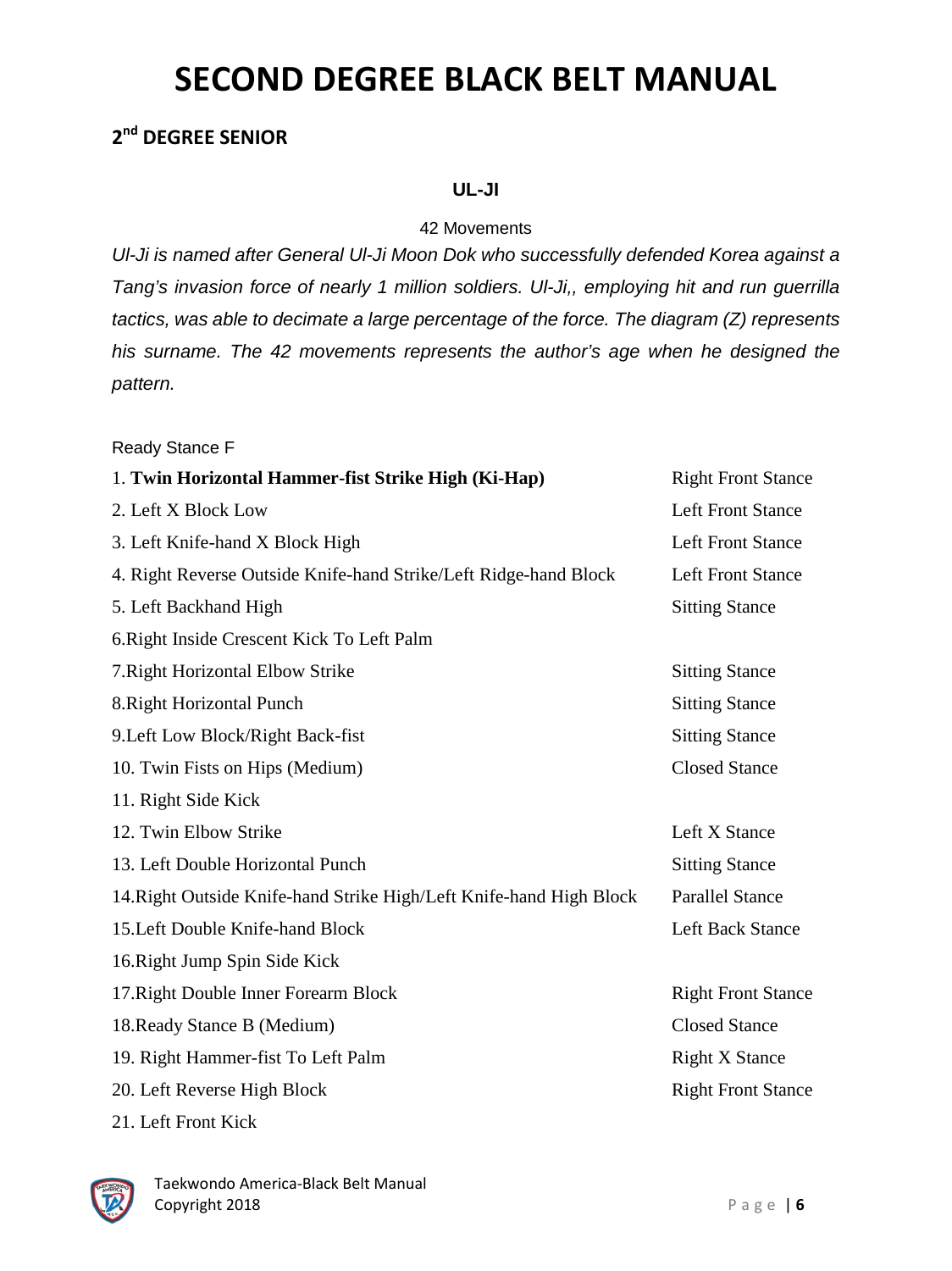| 22. Right Reverse Punch High                                  | <b>Left Front Stance</b>  |  |
|---------------------------------------------------------------|---------------------------|--|
| 23. Right Spear-hand Middle                                   | <b>Right Front Stance</b> |  |
| 24.Left Spinning Crescent Kick                                |                           |  |
| 25. Left Back-fist (Ki-Hap)                                   | <b>Sitting Stance</b>     |  |
| 26. Twin Low Block sides of body                              | <b>Right Front Stance</b> |  |
| 27. Right Jump Front Kick                                     |                           |  |
| 28. Right Knife-hand X Block Middle                           | <b>Right Back Stance</b>  |  |
| 29. Left X-Block Low/Twin Inner Forearm Block                 | <b>Left Back Stance</b>   |  |
| 30. Left Front Kick                                           |                           |  |
| 31. Twin Punch High                                           | <b>Left Front Stance</b>  |  |
| 32. Right Knife-hand Block/Left Reverse Palm Heel Strike High | <b>Right Back Stance</b>  |  |
| 33. Left Punch High                                           | <b>Left Back Stance</b>   |  |
| 34. Left Double Fist Block                                    | <b>Left Back Stance</b>   |  |
| 35. Right Round Kick                                          |                           |  |
| 36. Left Spin Side Kick                                       |                           |  |
| 37. Left Double Fist Block                                    | <b>Left Back Stance</b>   |  |
| 38. Right Palm Heel Upset Strike High                         | <b>Right Back Stance</b>  |  |
| 39. Left Reverse Inner Forearm Block                          | <b>Right Front Stance</b> |  |
| 40. Right Reverse Inner Forearm Block                         | <b>Left Front Stance</b>  |  |
| 41. Left Punch High                                           | <b>Sitting Stance</b>     |  |
| 42. Right Punch High (Ki-Hap)                                 | <b>Sitting Stance</b>     |  |

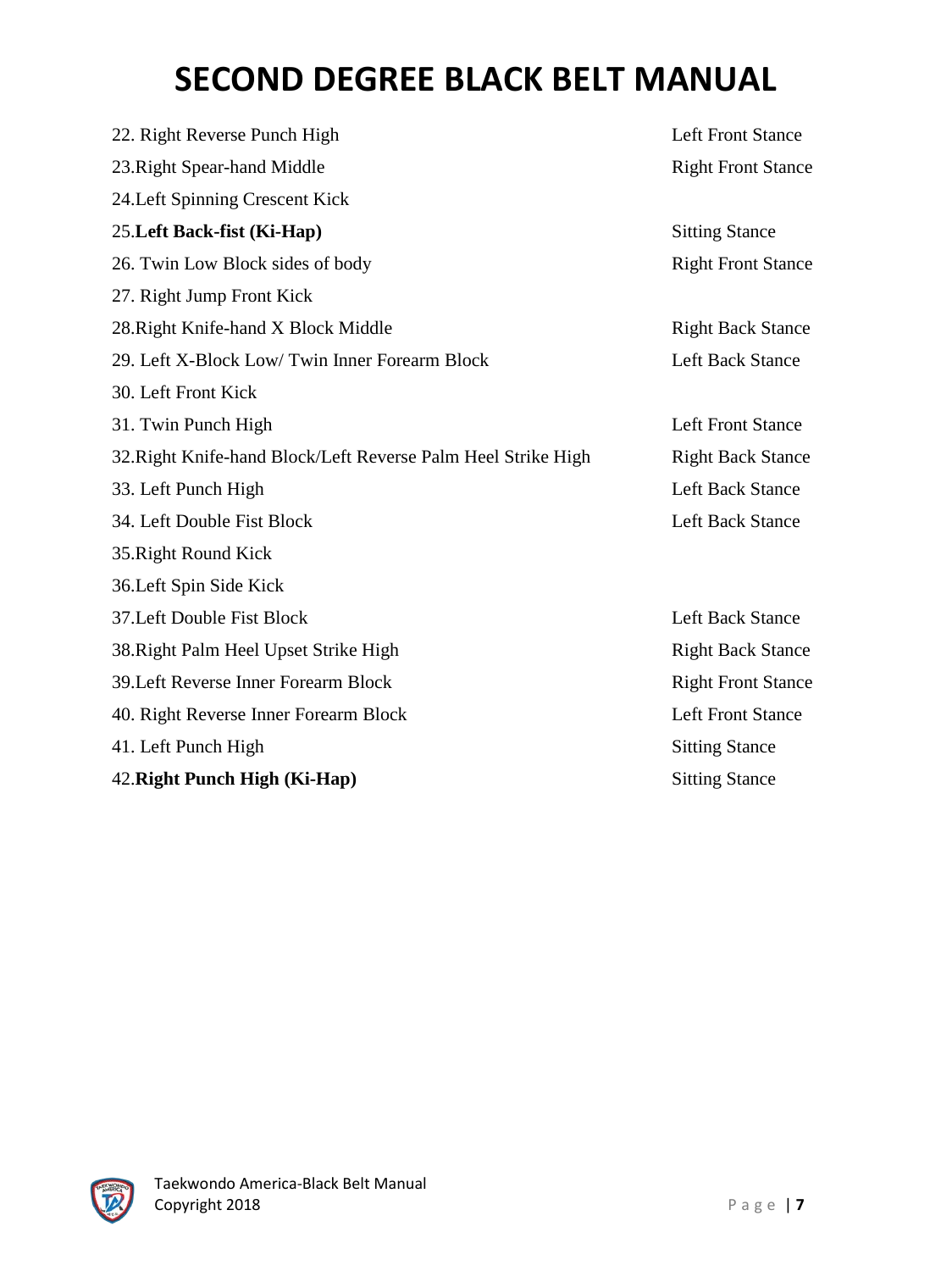#### **BOARD BREAKING REQUIREMENTS**

2nd Degree Black Belts and above have to break boards with 2 kick techniques and use different legs.

2nd Degree Senior must break one 2-board station (women) or 3-board station (men) with a kick.

| <b>RANK</b>           | <b>PATTERN</b> | <b>BREAKING TTECHNIQUES</b>       |                    |  |
|-----------------------|----------------|-----------------------------------|--------------------|--|
|                       |                | <b>KICK</b>                       | <b>HAND STRIKE</b> |  |
| 2nd Degree            | Choong-Jang    | 1: Jump Kick<br>2: Spin Kick      | None               |  |
| 2nd Degree<br>Decided | Yoo-in         | 1: Jump Kick<br>2:Spin Kick       | 1 Approved         |  |
| 2ndDegree<br>Senior   | Ul-Ji          | 1: Jump Spin Kick<br>2: Spin Kick | 1 Approved         |  |